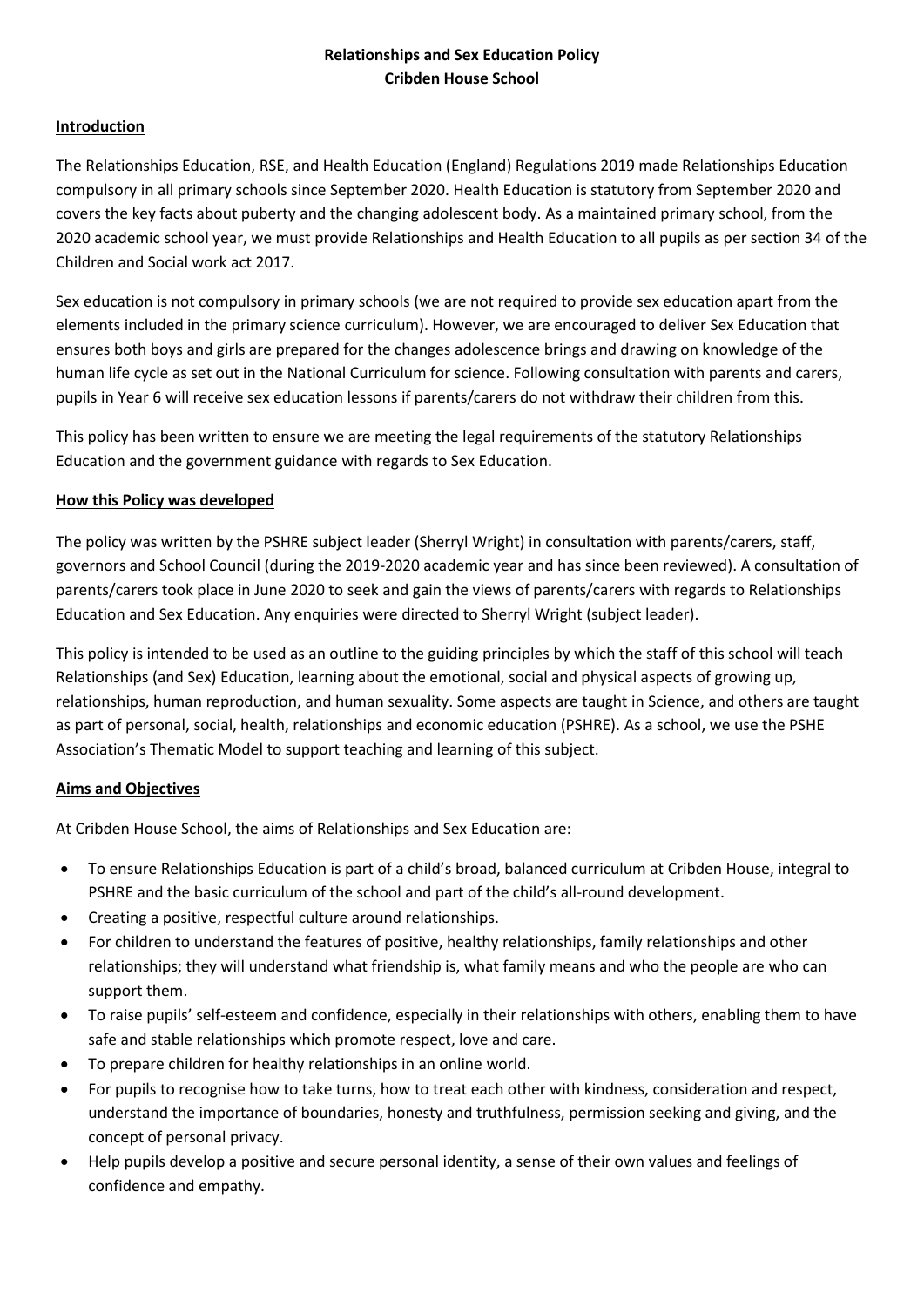- To ensure that all understand the importance of respecting others and accepting those who differ, yet challenging those behaviours and attitudes which exploit others and do not reflect our values (teamwork, respect, inclusion and positivity).
- To understand how to stay safe and report things that make them feel unsafe, including have the knowledge they need to recognise and to report abuse (including emotional, physical and sexual abuse).
- To respect and care for their bodies ensuring they are cognitively prepared for puberty and adulthood
- To respond to the needs of pupils and parents/carers by providing accurate knowledge of sex education at a level suitable to children's age, learning needs and academic understanding (cognitive ability level).

## **How will Relationships Education be taught:**

At Cribden House School, many aspects of Relationships Education are taught throughout the year for each year group. We will ensure Relationships Education is taught within PSHRE (Personal, Social, Relationship, Health and Economic) education which is regarded as a core subject at our school. PSHRE lessons take place weekly with a key theme for each half term (see Appendix 1 for long term PSHRE curriculum plan). Relationships Education will also be delivered through a number of different forms including:

- Social and emotional interventions a specific programmed sequence of adult led sessions (e.g. Feelings through Art, Thrive, therapy crews).
- Circle Time sessions where children will have the opportunity to talk, listen and share opinions in a safe and secure environment led by the teacher (including daily Newsround sessions).
- Educational visits or visitors that enhance teaching and learning
- Links through other curriculum subjects such as Science and RE.

We ensure that pupils are given information appropriate to their age, cognitive ability, learning needs and stage of development; all content is adapted to suit the needs of each child. The PSHRE subject leader and headteacher are responsible for the organisation of Sex Education at Cribden House School. It is the responsibility of class teachers/HLTAs to ensure PSHRE lessons are delivered weekly and adapted to suit the needs of their cohort.

## **How will Sex Education be taught:**

Sex Education lessons are delivered at a pre-planned point during the year (currently during the Summer term), in order that parents/carers are informed and can be involved in supporting their child. Sex Education is delivered by the class teacher or HLTA and within a single gender group. An 'Ask it basket' question box or bag will be used in each room to encourage pupils to ask questions with anonymity and without embarrassment.

## **Puberty for Years 4, 5 and 5:**

We have a PSHRE programme tailored to the age and maturity of children, ensuring that boys and girls know about puberty before they experience it (Years 4, 5 and Year 6). This statutory content is delivered to children in single sex groups; some sessions may take place on a 1:1 basis. Sometimes there may be a need/request to deliver it to children from additional year groups; this request may come from home or staff (e.g. early onset of puberty). Class leads inform parents/carers ahead of puberty lessons being taught to their child to ensure that they understand what learning their child is accessing. Puberty lessons are adapted to allow children with a range of special educational needs (e.g. ASC, SLD, GLD) to access them. For these children, work is completed with children that is appropriate to their processing level, e.g. this could be on identifying body parts (as part of the Science curriculum) or recognising potential changes to their body through puberty. We believe in working in partnership with parents, carers and understand the importance of sharing our RSE programme with families; so that they are able to support their children's physical, moral, mental wellbeing and emotional development at home.

Learning outcomes of the Year 4, 5 and 6 programme are to:

• Identify some products that they may need during puberty and why;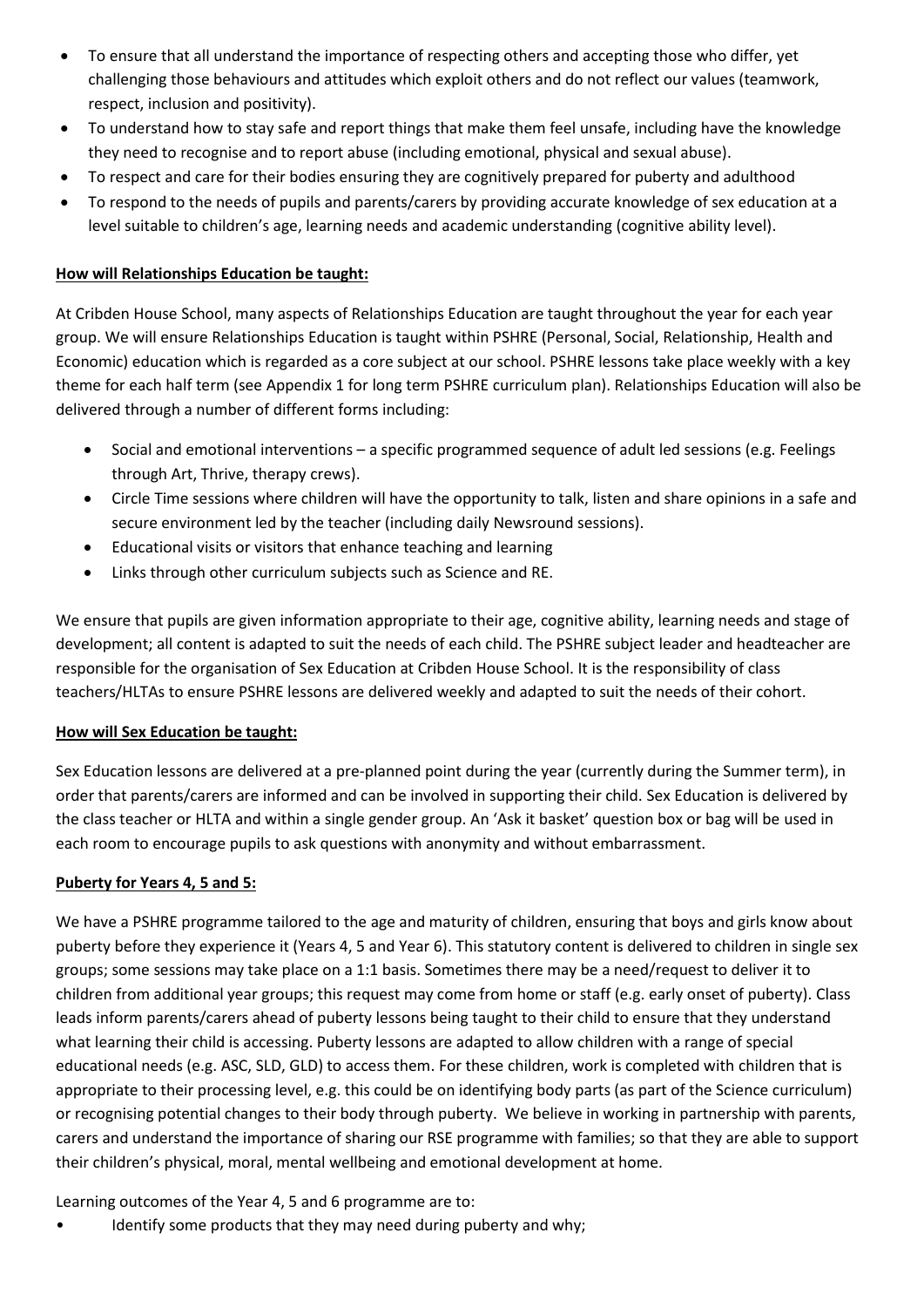## **Sex Education programme for Year 6**

We have a Year 6 Sex Education programme tailored to the age and maturity of children ensuring that boys and girls know how babies are conceived and born (Year 6). Sex Education (how babies are conceived and born) is delivered to Year 6 children following their parents/carers being informed ahead of the lesson taking place and them being given the right to withdraw. Sessions are delivered in single sex groups by teachers and the content of the session may be adapted according to maturity levels and other relevant factors (e.g. learning need). Class teachers/HLTAs work with parents, carers and the PSHRE subject leader to assess whether a child's cognitive understanding/Special Educational Need would allow them to take part in the SRE sessions (e.g. for children with ASC, SLD, GLD). For these children, work is completed with them that is appropriate to their processing level, e.g. this could be on identifying body parts (as part of the Science curriculum) or recognising potential changes to their body through puberty. We believe in working in partnership with parents, carers and understand the importance of sharing our RSE programme with families; so that they are able to support their children's physical, moral, mental wellbeing and emotional development at home.

## **Learning outcomes of the Year 6 programme are to:**

- Identify the changes that happen through puberty to allow sexual reproduction to occur;
- Understand how a baby is conceived and born.
- Know a variety of ways in which the sperm can fertilise the egg to create a baby;
- Know the legal age of consent and what it means.

Visiting speakers from the community, e.g. school nurse, may also make a valuable contribution to the Sex Education curriculum. Their input will be carefully planned and monitored to fit into and complement the curriculum. Teachers/HLTAs are always present during sessions delivered by visiting speakers and the teachers remain responsible for the delivery of the Sex Education curriculum.

## **Right of Withdrawal from SRE**

Relationships Education is a statutory part of the school's curriculum and, consequently, parents may not withdraw pupils from these lessons.

Parents have the right to withdraw their children from those aspects of sex education that are not included in the Science Curriculum; how a baby is conceived and born. Cribden House School will inform parents/carers ahead of when aspects of the Sex Education programme are taught via a letter with a right to withdraw slip and an appendix containing the main lesson resources being sent home; parents/carers are informed via DOJO, letter or phone call of when they have sent this letter home. The class teacher/HLTA will ensure parents/carers are informed prior to the Sex Education lessons and will provide an opportunity for parents/carers to discuss any concerns and view a sample of the resources used in lessons if they request to (e.g. the animated video as we send a paper copy home of the main lesson content). Parents/carers can withdraw their child from Sex Education by writing to their class teacher or our headteacher, Mrs Halligan. Alternative work will be set for children who have been withdrawn from these lessons.

## **Questions Raised by Pupils**

Establishing a safe, open and positive learning environment, built on trusting relationships between all members of the class community is vital to successful and effective teaching and learning within this subject. A set of ground rules is established prior to the programme of work so that both teachers and pupils are working within a safe environment where they will not feel embarrassed or anxious during discussions. Questions raised by children should be answered honestly and with a degree of detail appropriate to the child's age and stage of development. Teachers will use their professional skill and discretion before answering questions and if necessary will deal with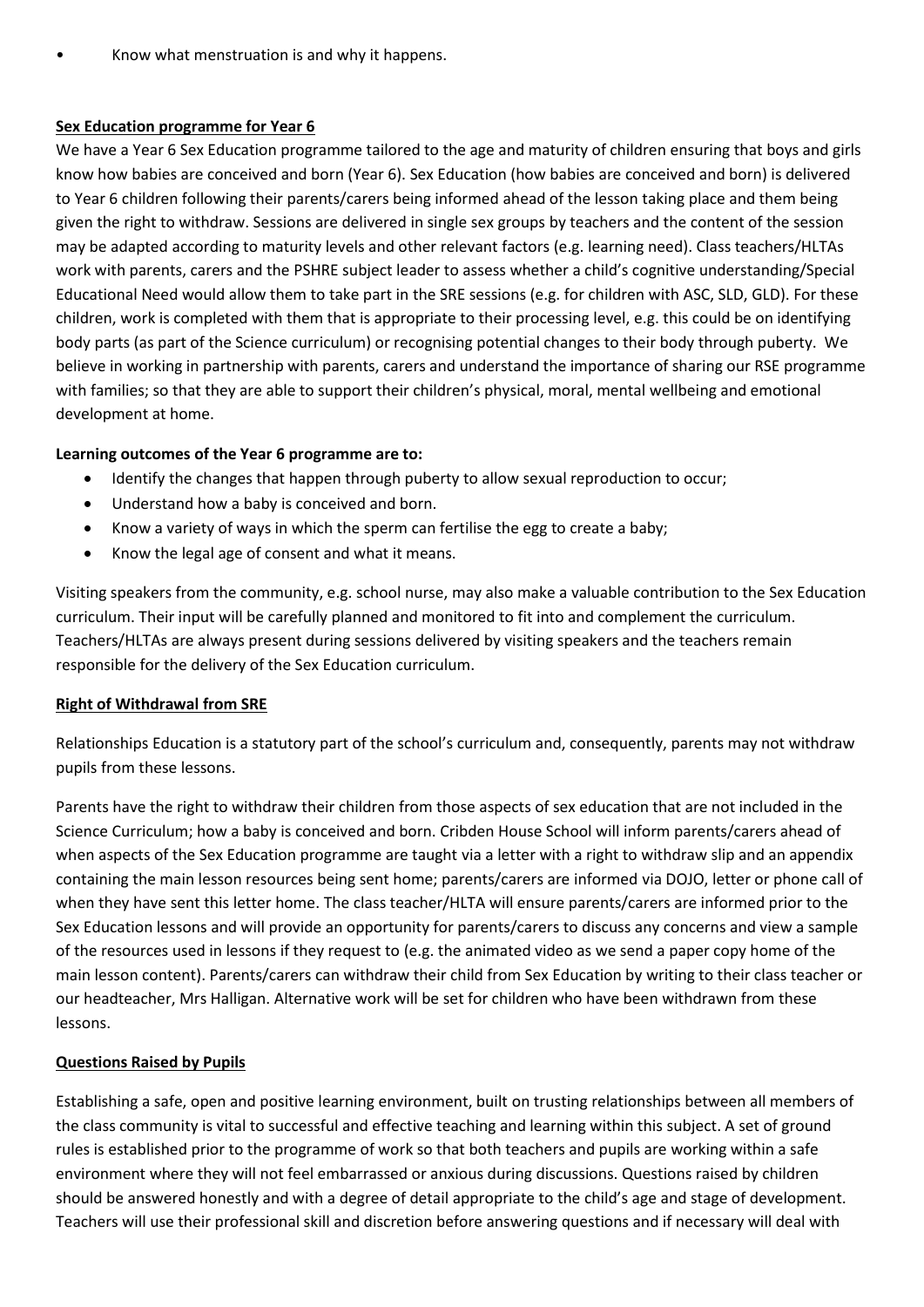questions on an individual basis after the lesson. Where pupils' questions require a response that goes beyond the prescribed programme of study for the year group, the pupils' parents/carers are informed and asked whether they would like school to answer the question on a 1:1 basis or whether they want to answer the questions at home. Where appropriate, teachers will discuss a child's concerns with the child's parents/carers.

Teachers are aware that effective RSE, which brings an understanding of what is and is not acceptable in a relationship, can lead to the disclosure of a safeguarding issue. The usual standards of confidentiality between child and teacher will be observed, except where a child's question might suggest the possibility of abuse. In these circumstances, the Designated Safeguarding Leads (DSLs), Mrs S Halligan, Miss J Ashworth, Mr Baker, Mrs Lowton and Miss Edmundson, should be informed. This should also be recorded on CPOMS. If the DSLs are not able be contacted, a member of the Senior Leadership Team should be consulted. No adult should ever promise confidentiality to a child, as per the school's Safeguarding Policy. Review, Assessment and Evaluation Monitoring of the RSE Policy is the responsibility of the headteacher, governors, and the PSHRE leader.

## **Monitoring of Relationship Education:**

Monitoring of lessons and standards will follow the same whole school approach as other subjects. PSHRE is monitored by the Subject Leader (Sherryl Wright) on a termly basis through book and planning scrutinies and learning walkthroughs. Children (who are cognitively able to) will complete pre and post half termly assessments for each half termly PSHRE unit covered. Teachers delivering Relationships Education should constantly evaluate their lessons to inform future planning.

Assessment of Relationships Education delivered outside the PSHRE curriculum is conducted through the monitoring and observation of pupils' learning with reference to the following:

- Knowledge and understanding gained.
- Skills learnt and developed.
- Attitudes and values explored.
- Responses offered by pupils.

## **Equal Opportunities**

The RSE programme will be delivered in accordance with the school's Single Equality Policy, and the Equality Act (2010). Consequently, pupils will learn from an early age that there are many different types of 'family' (using stonewall and PSHE Association resources). In KS2, pupils will be taught that the term 'relationship' may refer to two people of the same or different: gender, ethnicity, religion/belief, or ability/disability. The promotion of any type of relationship shall not occur. Where appropriate, pupils will be given opportunities to discuss specific issues related to puberty in single sex groups. Resources and methods of teaching will be in line with the strategies set out in the policies.

## **Links with other Policies**

Due to the nature of the subject, this policy should be read and implemented in conjunction with other policies.

Date of Policy: November 2020

Most recent review of Policy: April 2022

Next Review: December 2022